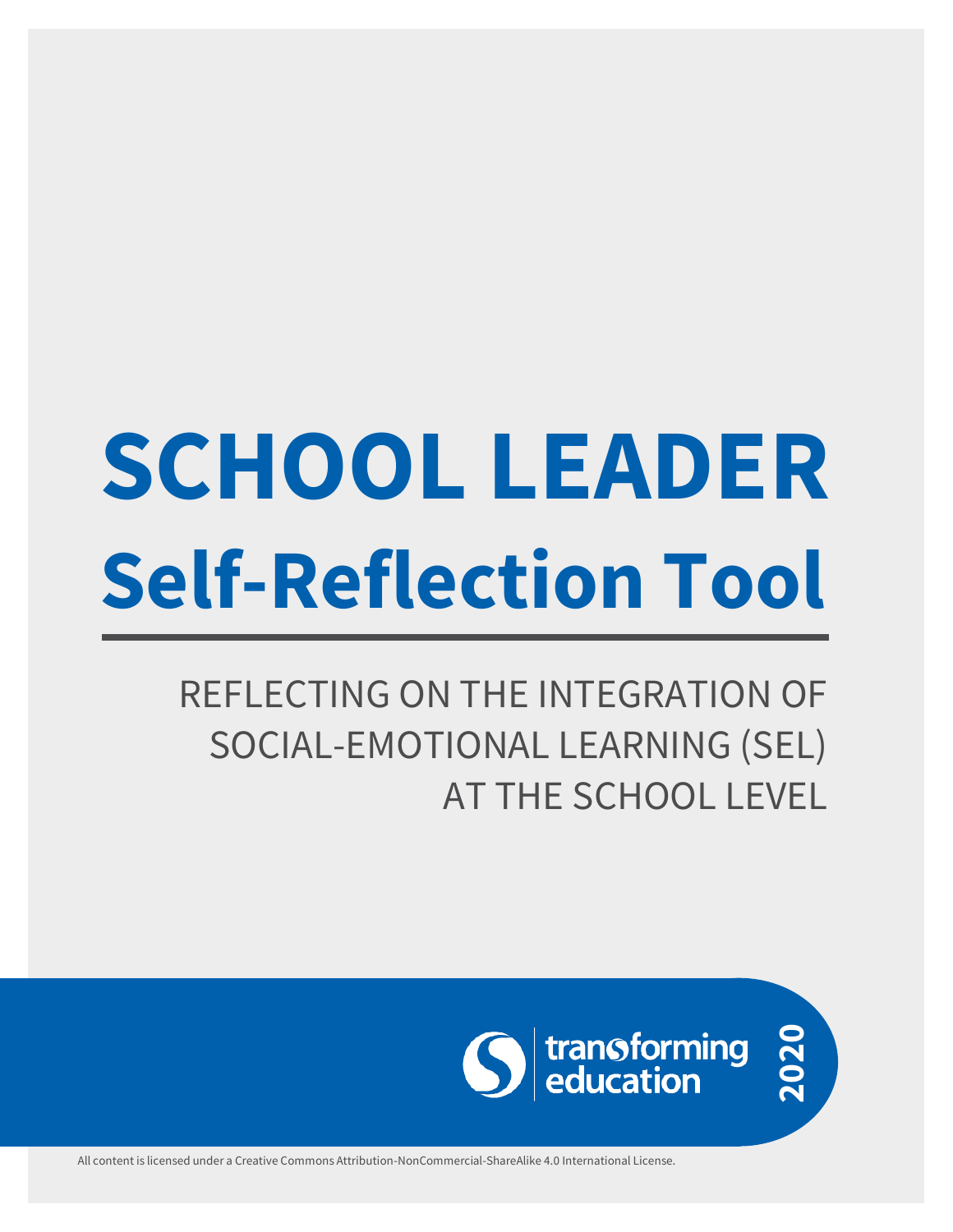## **Contents**

| Intentions & Instructions2          |
|-------------------------------------|
| Self-Reflection Exercise4           |
| <b>Evidence in the Environment9</b> |
| <b>Action Planning11</b>            |
| Suggested Supports12                |
| Additional Resources13              |

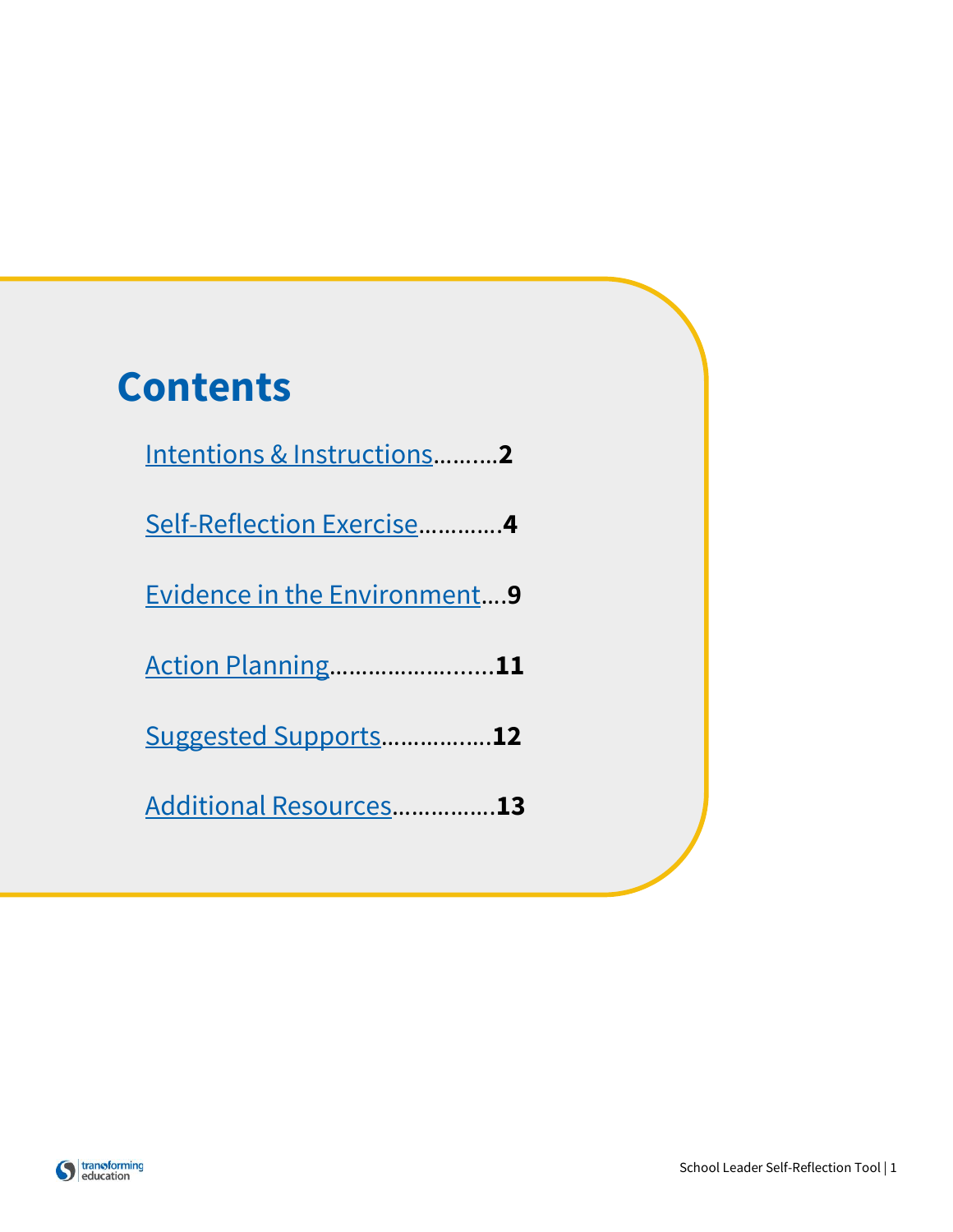## <span id="page-2-0"></span>**Intentions & Instructions**

- This tool is intended to help leaders reflect on the ways they are/are not facilitating that integration through both their individual actions and the systems and structures they work to create and uphold.
- This tool is intended to be used in conjunction with Transforming Education's SEL Integration Approach. The areas for reflection are aligned to the elements of the SEL Integration Approach (Cultivate, Examine, Teach, Model, Coach).



• Leaders hold great responsibility in the development of the culture and climate of a school, as well as the

integration of social-emotional learning at the school level. "Evidence in the Environment" examines the ways in which SEL Integration shows up in school-wide systems, structures, and supports, as well as in interactions among community members.

## **IMPORTANT CONSIDERATIONS**

- For the purposes of this tool, leader refers to any individual who has significant school-wide and/or system-level decision making authority and/or is responsible for supporting and providing feedback to staff.
- For the purpose of this tool, staff includes  $\frac{\text{any}}{\text{day}}$  adult in the school setting who consistently interacts with students. This includes all instructional staff (teachers, paraprofessionals, specialists, etc.) as well as adults who do not deliver instruction but are integral to the school community (office staff, lunch and recess monitors, after-school staff, etc.)
- This tool is intended to support reflection, rather than evaluation or accountability purposes. Reflecting on one's strengths and limitations and making a plan for ways to improve and grow, leads to improvement. This tool is intended to support that reflection process.



• Within any system, education included, there are elements within our circle of control that one can directly address, elements within our circle of influence, and elements that are within our circle of concern. This reflection tool focuses on a school leader's circle of control and their circle of influence.

• Although the categories and reflection statements are designed to cover many elements of social-emotional integration, we acknowledge that there are areas where one should "dig deeper". This tool is not intended to stand alone, but rather be used in conjunction with other methods of reflection, ongoing coaching, professional development, and feedback.

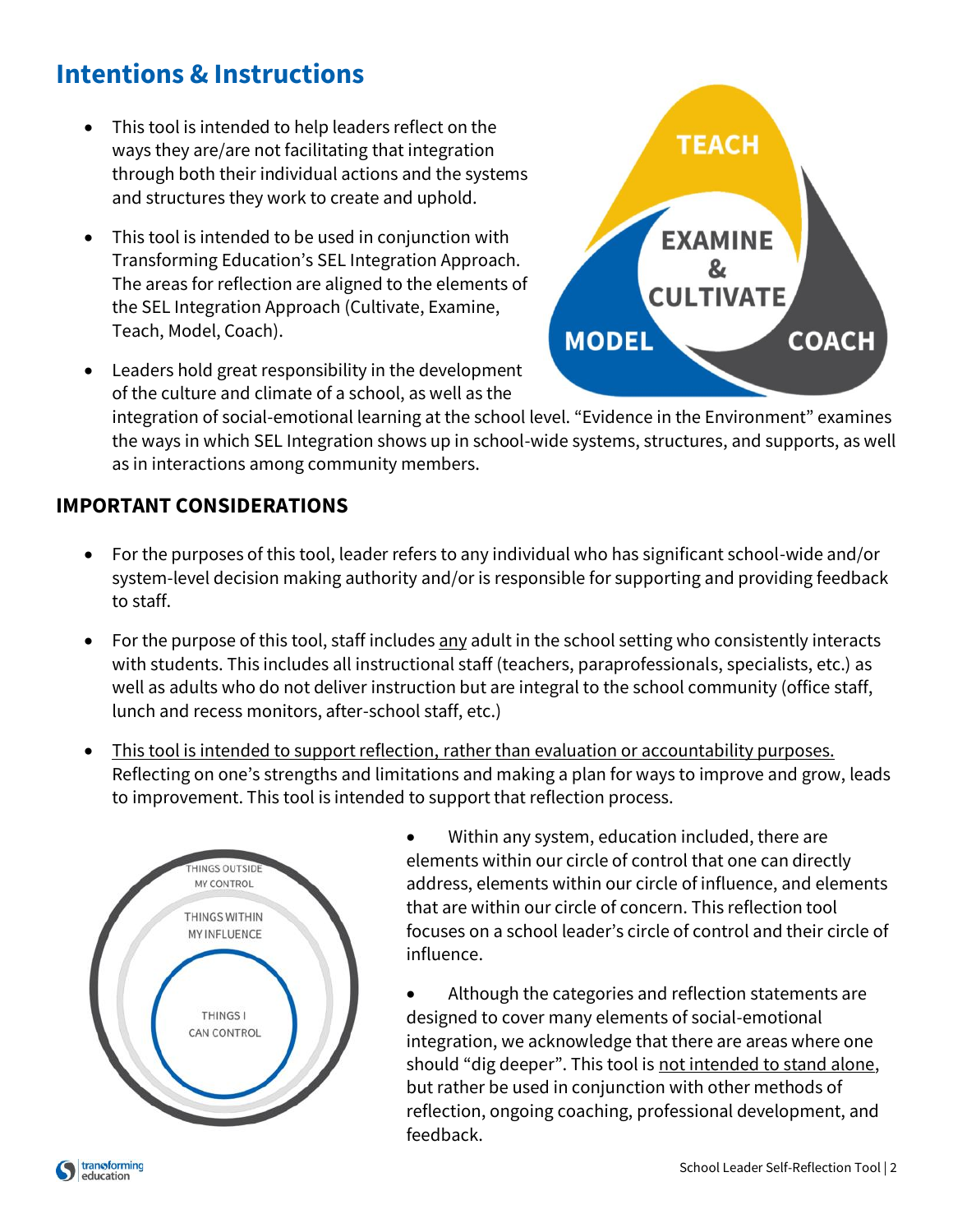## **OBJECTIVES**

- School leaders will reflect on the degree to which their own actions demonstrate an integrated approach to social-emotional learning at their school(s) and with their school community.
- School leaders will reflect on the degree to which their staff and school culture holistically demonstrate an integrated approach to social-emotional learning.
- School leaders will identify areas where they can direct their energy and build their skillset to positively impact the integration of social-emotional learning at their school(s) and with their school community.

## **GUIDING QUESTIONS**

- How do you envision integrating SEL within the overall school experience for all members of the school community?
	- $\circ$  How do you see the integration of SEL ideally benefiting students, staff, and families?
	- o How can you leverage the strengths, identities, interests, and experiences of students, staff, and families to further integrate SEL into the school environment?
- How can you, as a leader, demonstrate a commitment to integrating SEL into the school experience for all community members?
	- o In what ways can you increase buy-in, provide supports, and remove obstacles?
- What components of the SEL Integration Approach (Examine, Cultivate, Teach, Model, Coach) feel most embedded in your practice?
	- o What components require more work to further integrate into your practice?
	- $\circ$  Where can you envision opportunities to try out the strategies in this tool?

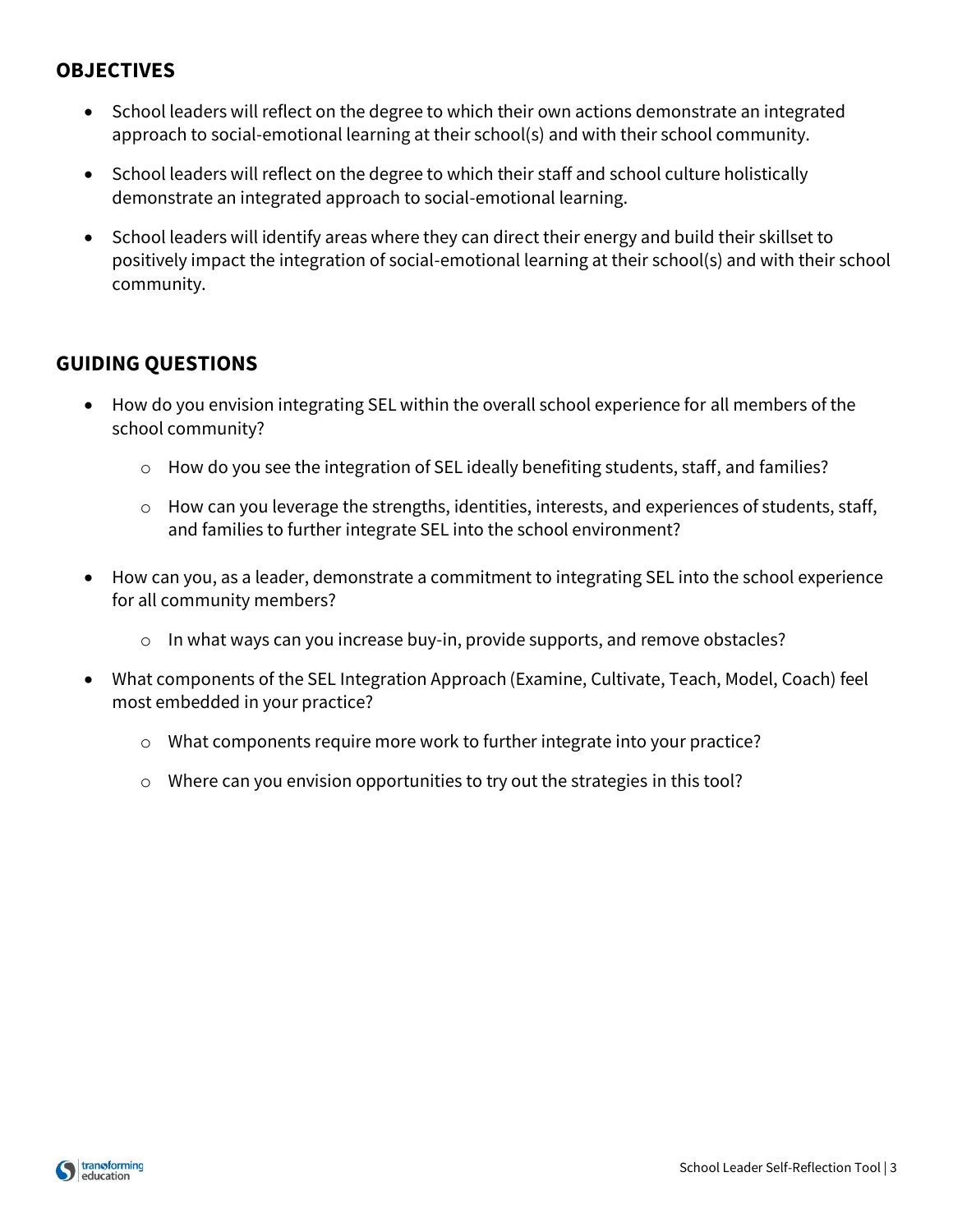## <span id="page-4-0"></span>**School Leader Self-Reflection**

| <b>Strongly Agree</b> | <b>Agree</b> | <b>Disagree</b> | <b>Strongly Disagree</b> | Unsure or N/A |
|-----------------------|--------------|-----------------|--------------------------|---------------|

| <b>EXAMINE</b><br>I examine the ways in which my identities, mindsets, emotions, and actions<br>encourage or inhibit an equitable and inclusive learning environment. |                                                                                                                                                                                                                                                                                                                                                                                                                                                                                                                                                                                                                                                                                                                                                                   |  |  |
|-----------------------------------------------------------------------------------------------------------------------------------------------------------------------|-------------------------------------------------------------------------------------------------------------------------------------------------------------------------------------------------------------------------------------------------------------------------------------------------------------------------------------------------------------------------------------------------------------------------------------------------------------------------------------------------------------------------------------------------------------------------------------------------------------------------------------------------------------------------------------------------------------------------------------------------------------------|--|--|
| <b>REFLECTION STATEMENT</b>                                                                                                                                           | <b>SAMPLE INDICATORS</b>                                                                                                                                                                                                                                                                                                                                                                                                                                                                                                                                                                                                                                                                                                                                          |  |  |
| I focus on my own<br>social-emotional<br>development.                                                                                                                 | • I engage in readings, reflections, and dialogues to explore my own identities and<br>how these identities impact my work.<br>• I consider how my life experiences, and specifically my interactions with<br>educational systems, might influence my approach and actions.<br>• I examine how my privilege, power, and implicit biases impact my work.<br>. I notice what sparks certain emotions, how I experience emotions in my body, and                                                                                                                                                                                                                                                                                                                     |  |  |
| Self-Rating<br>4<br>3 2 1 0                                                                                                                                           | the ways in which my responses to emotions impact others.<br>• I consider how healthy habits, or a lack thereof, affect my presence and practice.                                                                                                                                                                                                                                                                                                                                                                                                                                                                                                                                                                                                                 |  |  |
| I bring an intentional<br>approach and supportive<br>mindset to my work.<br>Self-Rating<br>4<br>3 2 1 0                                                               | • I approach situations with compassionate curiosity by listening with empathy,<br>asking questions to understand, and viewing behavior as communication.<br>• I orient towards optimism and consider how I share and celebrate successes,<br>acknowledge the effort and accomplishments of others, and express gratitude.<br>• I establish balance and boundaries by asking for help, learning to say no,<br>delegating, and embracing shared leadership.<br>• I solicit feedback from various stakeholders on my approach to leadership, my<br>actions and impact, and my ability to model social-emotional competencies.<br>• I advocate for myself, ask for support when needed, and seek out resources to<br>further my understanding and develop my skills. |  |  |
| I take action within the<br>systems & structures in<br>which I work.                                                                                                  | • I unpack the ways in which my practice and approach to leadership upholds or<br>dismantles systems of oppression, inequities, and the dominant cultural norms.<br>I work with others to collect, interpret, and act on holistic data in purposeful and<br>reflective ways.<br>• I leverage my power to advocate for staff, students, and families.                                                                                                                                                                                                                                                                                                                                                                                                              |  |  |
| Self-Rating<br>3<br>$\mathcal{P}$<br>$\mathbf{1}$<br>4<br>$\Omega$                                                                                                    | • I navigate existing structures so that I can then work to transform those that are<br>oppressive, inequitable, and/or exclusive.                                                                                                                                                                                                                                                                                                                                                                                                                                                                                                                                                                                                                                |  |  |

- 1. Tally your self-ratings from the category above. \_\_\_ / 12
- 2. **Star** 2-3 indicators that you think you are doing well.
- 3. **Underline or highlight** 2-3 indicators that you would like to do better.

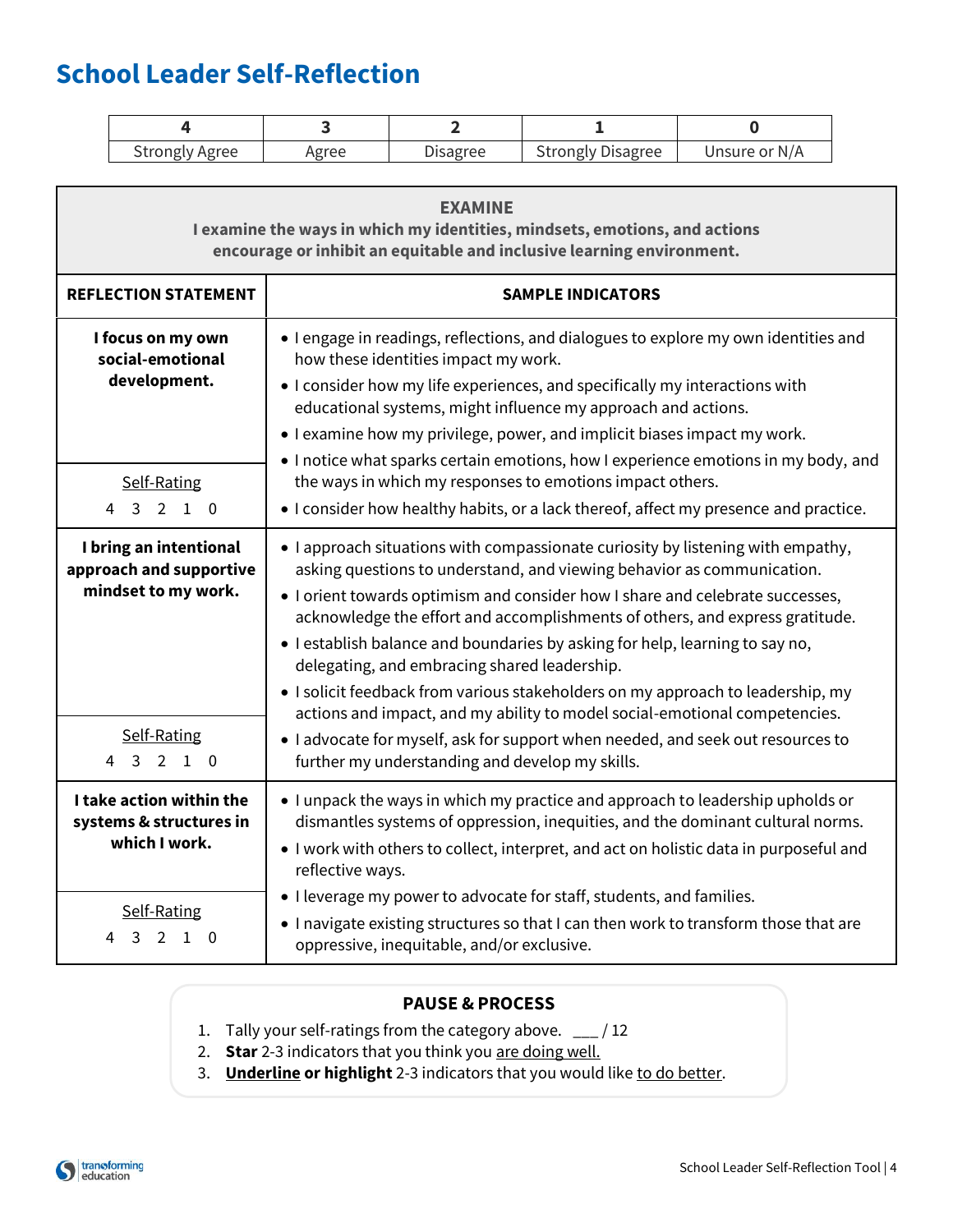## **CULTIVATE**

**I cultivate a learning environment in which all community members are valued, can enact their agency, build meaningful relationships, and experience a strong sense of belonging.**

| <b>REFLECTION STATEMENT</b>                                                   | <b>SAMPLE INDICATORS</b>                                                                                                                                                                                                       |  |  |
|-------------------------------------------------------------------------------|--------------------------------------------------------------------------------------------------------------------------------------------------------------------------------------------------------------------------------|--|--|
| I attend to materials,<br>accessibility, and the                              | . I publicly acknowledge the work of students and staff, both exemplars and works<br>in progress, to celebrate the learning process.                                                                                           |  |  |
|                                                                               | • I promote and affirm multi-layered identities of the school community through<br>school-wide events, course offerings, the school calendar, special guests, and<br>community partnerships.                                   |  |  |
| physical environment.                                                         | • I ensure available furniture and physical spaces meet the needs of all body types<br>and physical abilities.                                                                                                                 |  |  |
|                                                                               | . I ensure that students and staff have access to essential technology and materials,<br>both at home and at school, to enable their learning and work.                                                                        |  |  |
| Self-Rating<br>3 2 1 0<br>4                                                   | • I support in creating a schedule that leverages learning science and includes<br>opportunities for movement, brain breaks, and a variety of daily experiences.                                                               |  |  |
| I build and maintain<br>strong relationships<br>with students, families,      | • I orient towards optimism, apply an asset-based lens, and approach situations with<br>compassionate curiosity to disrupt inequitable and deficit-based views.                                                                |  |  |
|                                                                               | • I explore who students and staff are as individuals outside of the school setting by<br>learning about their interests, passions, goals, and dreams.                                                                         |  |  |
|                                                                               | • I seek to strike a balance between supportive encouragement and critical feedback<br>for all community members.                                                                                                              |  |  |
| & colleagues.                                                                 | • Community members come to me unprompted for support and to share successes.                                                                                                                                                  |  |  |
|                                                                               | • I interact informally with students, staff, and families throughout the day.                                                                                                                                                 |  |  |
|                                                                               | • I encourage family engagement by using multiple modes of communication and<br>offering varied engagement opportunities.                                                                                                      |  |  |
|                                                                               | • I support colleagues and leverage their expertise when challenges arise.                                                                                                                                                     |  |  |
| Self-Rating                                                                   | • I express appreciation for students, staff, and families, both publicly and privately.                                                                                                                                       |  |  |
| $\mathbf{3}$<br>$2 \quad 1 \quad 0$<br>4                                      | • I celebrate individual and community success, both publicly and privately.                                                                                                                                                   |  |  |
| <b>Establish structures and</b><br>routines that build a<br>caring community. | • I co-construct and regularly revisit school-wide norms, ensuring that they<br>incorporate the views, concerns, and aspirations of staff, students, and families.                                                             |  |  |
|                                                                               | • When planning and/or facilitating professional development with staff, I employ<br>instructional practices (e.g. rubrics, peer-feedback, and conferencing) that<br>normalize making mistakes, revising, and asking for help. |  |  |
|                                                                               | • I ensure systems (i.e. terminology, protocols) are available to students and staff so                                                                                                                                        |  |  |
| Self-Rating<br>$\overline{3}$<br>2 1 0<br>4                                   | that they can communicate and solve problems with one another, and myself.<br>• I process and resolve conflicts using community-oriented and restorative practices.                                                            |  |  |

- 1. Tally your self-ratings from the category above.  $\frac{1}{2}$  / 12
- 2. **Star** 2-3 indicators that you think you are doing well.
- 3. **Underline or highlight** 2-3 indicators that you would like to do better.

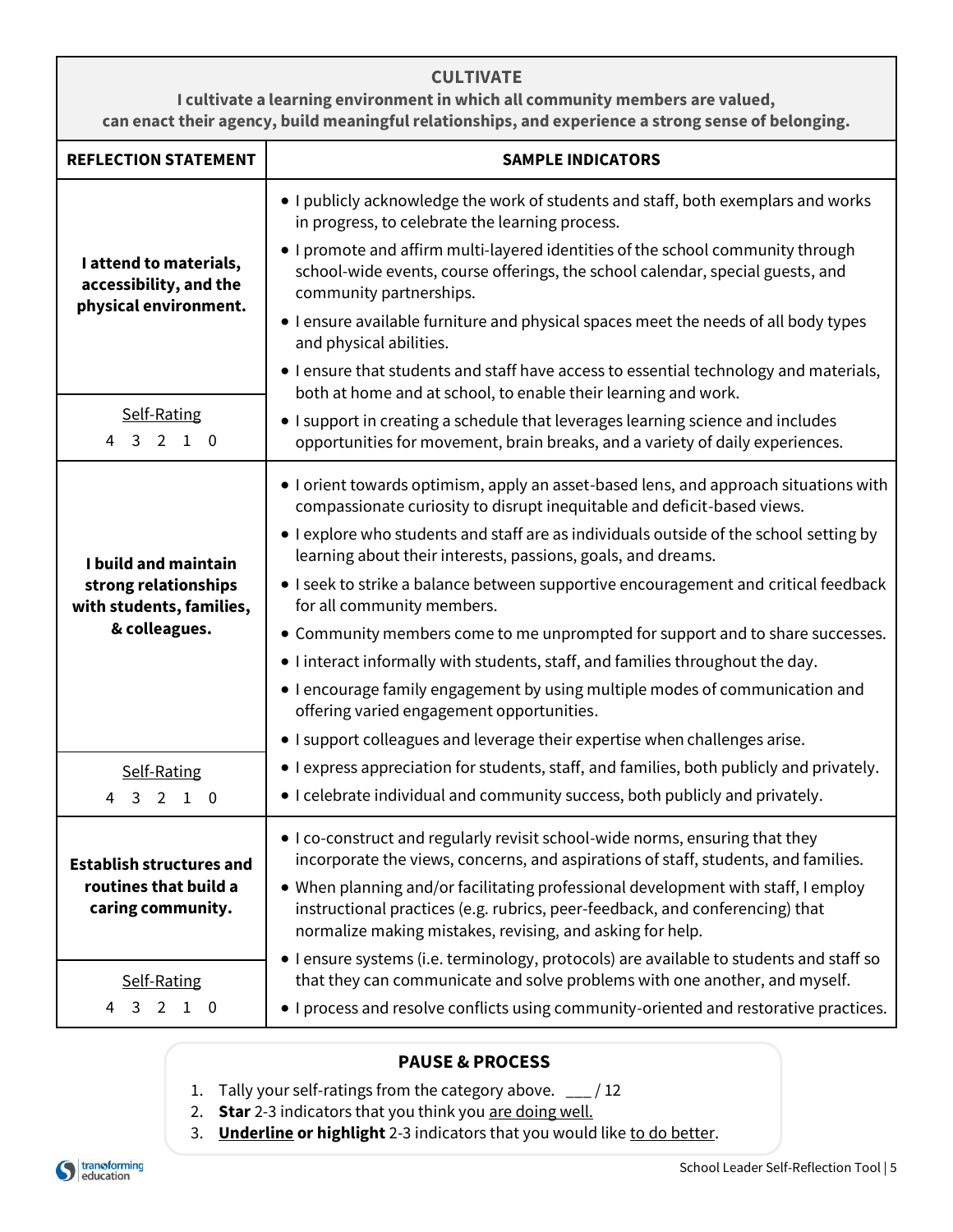| <b>TEACH</b><br>I prioritize SEL in explicit ways that involve<br>input from and collaboration with families and students. |                                                                                                                                                                                                                                                                                                                                                                                                                                                                                                                                      |  |  |
|----------------------------------------------------------------------------------------------------------------------------|--------------------------------------------------------------------------------------------------------------------------------------------------------------------------------------------------------------------------------------------------------------------------------------------------------------------------------------------------------------------------------------------------------------------------------------------------------------------------------------------------------------------------------------|--|--|
| <b>REFLECTION STATEMENT</b>                                                                                                | <b>SAMPLE INDICATORS</b>                                                                                                                                                                                                                                                                                                                                                                                                                                                                                                             |  |  |
| I focus on high-quality<br>instruction.                                                                                    | • I structure and facilitate staff meetings the way I would want teachers to structure<br>and facilitate classroom instruction.<br>. I design professional learning around evidence-based practices and resources.                                                                                                                                                                                                                                                                                                                   |  |  |
| Self-Rating<br>3 2 1 0<br>4                                                                                                | • I ensure curricular resources for SEL are culturally relevant, developmentally<br>appropriate, and supported by evidence.                                                                                                                                                                                                                                                                                                                                                                                                          |  |  |
| I consider context and<br>community members'<br>lived experiences.                                                         | I use approaches and materials that reflect, represent, and celebrate the diversity<br>of the broader school community.<br>. I analyze all professional learning materials for ways in which they may perpetuate<br>dominant cultural norms, and then adjust materials accordingly.<br>• I consistently connect professional learning back to the lives of community<br>members, current events, and the larger sociopolitical context, identifying<br>examples of how SEL shows up outside of the classroom and beyond the walls of |  |  |
| Self-Rating<br>3 2 1 0<br>4                                                                                                | the school building.<br>• I engage in critical discourse and continuous learning with community members.                                                                                                                                                                                                                                                                                                                                                                                                                             |  |  |
| I use inclusive design<br>principles.                                                                                      | . I co-design, co-facilitate, and/or embrace shared leadership when it comes to<br>professional learning.<br>• I differentiate supports to meet the varied needs of staff.<br>• I provide multiple ways to access material and demonstrate knowledge.<br>• I build opportunities for connection and relationship building into meetings.                                                                                                                                                                                             |  |  |
| Self-Rating<br>3<br>2<br>-1<br>n                                                                                           | • I provide multiple modes of participation, collaborative experiences, and<br>opportunities for reflection during meetings.<br>• I incorporate suggestions and follow up on questions.                                                                                                                                                                                                                                                                                                                                              |  |  |

- 1. Tally your self-ratings from the category above. \_\_\_ / 12
- 2. **Star** 2-3 indicators that you think you are doing well.

ue

3. **Underline or highlight** 2-3 indicators that you would like to do better.

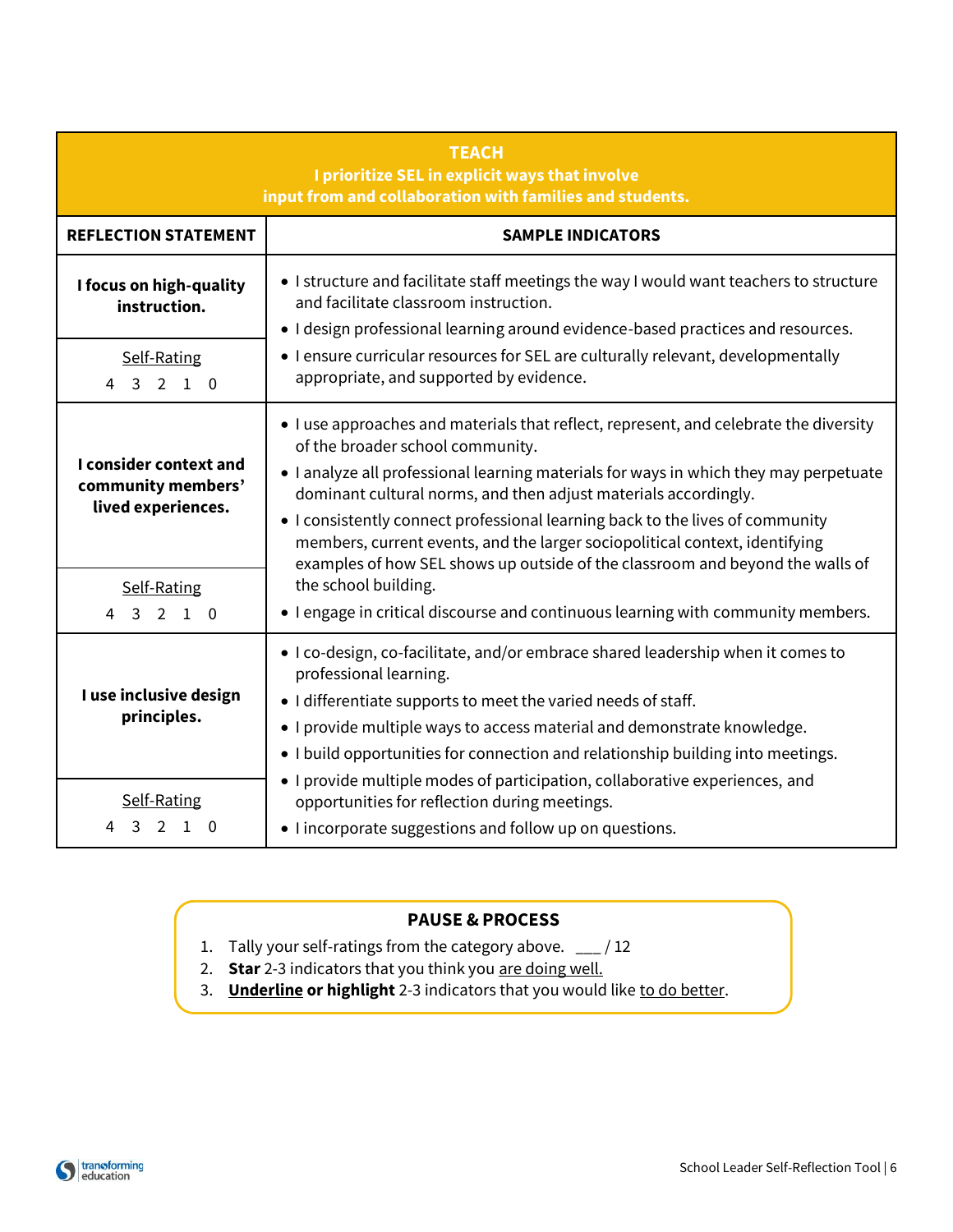| <b>MODEL</b><br>I model social-emotional skills and mindsets through demonstration, embodiment, and overt narration. |                                                                                                                                                                                                                                                                                                                                                         |  |  |
|----------------------------------------------------------------------------------------------------------------------|---------------------------------------------------------------------------------------------------------------------------------------------------------------------------------------------------------------------------------------------------------------------------------------------------------------------------------------------------------|--|--|
| <b>REFLECTION STATEMENT</b>                                                                                          | <b>SAMPLE INDICATORS</b>                                                                                                                                                                                                                                                                                                                                |  |  |
| I demonstrate<br>authenticity and                                                                                    | • I examine how my own behaviors and actions do, or do not, demonstrate the SEL<br>competencies and mindsets that I discuss with students and staff.<br>• I leverage real situations to model emotional awareness, decision making,                                                                                                                     |  |  |
| awareness.                                                                                                           | boundary setting, and responses to unforeseen challenges.<br>• I acknowledge and discuss the ways my identities, lived experiences, and the larger<br>sociopolitical context impact the way in which I demonstrate social-emotional                                                                                                                     |  |  |
| Self-Rating<br>4 3 2 1 0                                                                                             | competencies and mindsets.<br>• I demonstrate humility and vulnerability by normalizing mistakes, acknowledging<br>when I make a wrong decision, asking for feedback, and naming areas for growth.                                                                                                                                                      |  |  |
| I am intentional in<br>the ways I model.                                                                             | • I incorporate pre-planned moments of social-emotional learning within daily<br>interactions, meetings, and professional learning sessions.<br>• I use narration, metacognition, or "think alouds" as a way to make my internal<br>processing an external learning opportunity for students and staff.                                                 |  |  |
|                                                                                                                      | I do not expect students to exhibit skills or mindsets that are not being modeled by<br>the adults around them, and I do not expect educators to exhibit skills and<br>mindsets not modeled by leaders, such as myself.                                                                                                                                 |  |  |
| Self-Rating<br>3 2 1 0<br>$\overline{4}$                                                                             | . I am present and engaged in professional development sessions with my staff.                                                                                                                                                                                                                                                                          |  |  |
| I leverage<br>unplanned opportunities<br>for modeling.                                                               | • I increase student and staff awareness of SEL "in action" by asking them to<br>observe, ask questions, discuss alternative perspectives, and provide input.<br>• I identify spontaneous instances in which social-emotional competencies and<br>mindsets are being used and provide specific voiceover to what I am seeing or<br>doing in the moment. |  |  |
| Self-Rating<br>3 2 1 0<br>4                                                                                          | • I create an inquiry-based, growth-oriented environment where students and staff<br>are encouraged to revise and adjust based on feedback.                                                                                                                                                                                                             |  |  |
| I highlight students<br>as models.                                                                                   | • I provide opportunities for staff to practice modeling through strategies such as<br>role playing and peer coaching.                                                                                                                                                                                                                                  |  |  |
| Self-Rating<br>3 2 1 0<br>4                                                                                          | . I elevate instances in which students and staff are serving as positive models.<br>• I recognize when a strategy or skill is being applied in a new way and bring it to<br>student or staff attention (and to the attention of the larger group, if appropriate).                                                                                     |  |  |

- 1. Tally your self-ratings from the category above. \_\_\_ / 16
- 2. **Star** 2-3 indicators that you think you are doing well.
- 3. **Underline or highlight** 2-3 indicators that you would like to do better.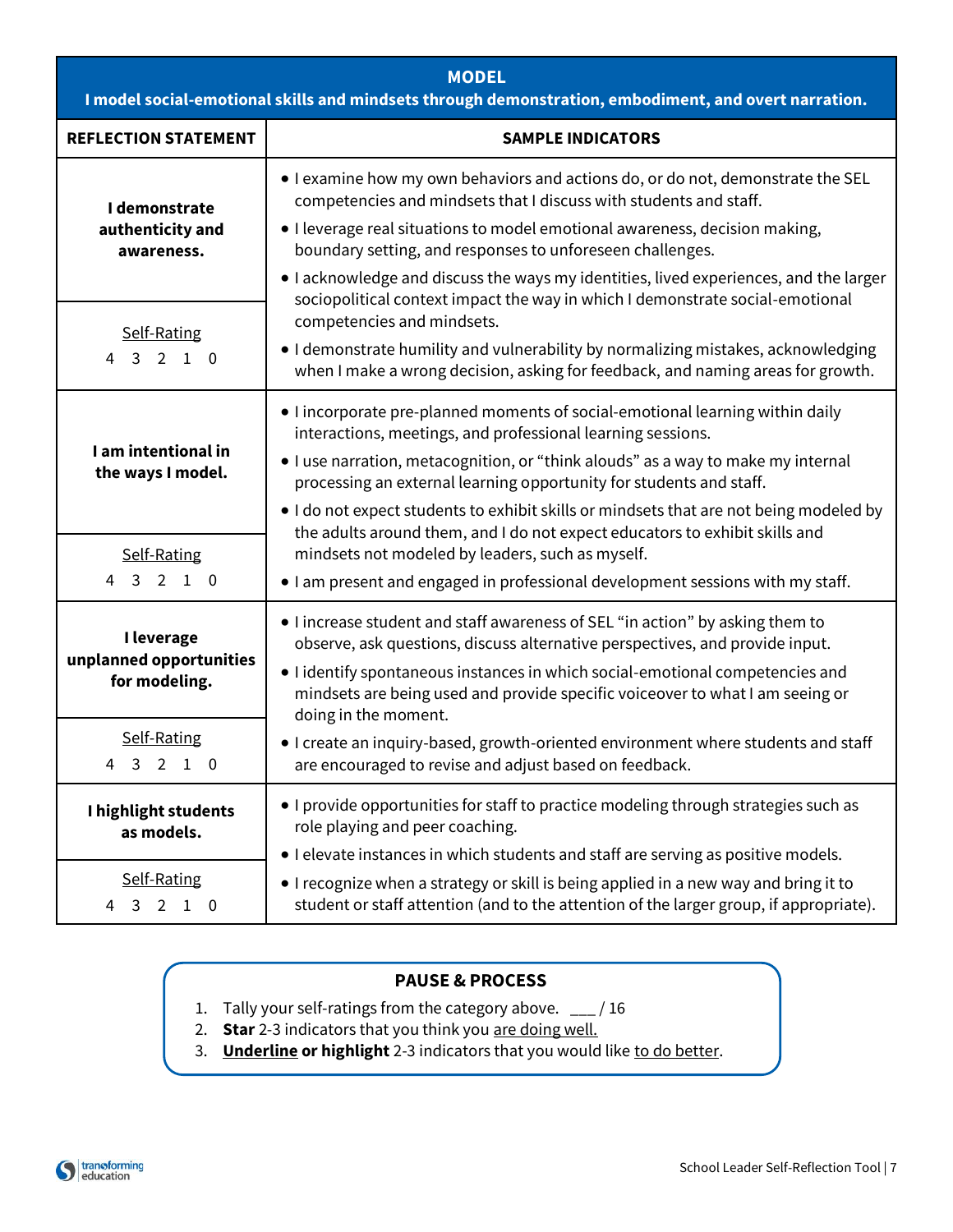| <b>COACH</b><br>I coach students as they practice, generalize, and apply their skills and mindsets<br>in a variety of complex, new, planned, and unplanned situations. |                                                                                                                                                                                                                                                                                                                                                                                  |  |  |
|------------------------------------------------------------------------------------------------------------------------------------------------------------------------|----------------------------------------------------------------------------------------------------------------------------------------------------------------------------------------------------------------------------------------------------------------------------------------------------------------------------------------------------------------------------------|--|--|
| <b>REFLECTION STATEMENT</b>                                                                                                                                            | <b>SAMPLE INDICATORS</b>                                                                                                                                                                                                                                                                                                                                                         |  |  |
| I plan for regular practice<br>of social-emotional<br>competencies.                                                                                                    | • I schedule professional learning experiences that address a variety of SEL topics and<br>provide authentic opportunities for staff to practice social-emotional skills.<br>• I do not expect staff to be proficient in skills they have not been taught or have only<br>limited practice.<br>• I encourage a shared vocabulary regarding social-emotional competencies and     |  |  |
| Self-Rating<br>$\overline{4}$<br>3 2 1 0                                                                                                                               | mindsets that students and adults can use during their interactions.<br>• I ensure coaching and/or mentoring sessions provide staff with feedback and<br>opportunities for growth.                                                                                                                                                                                               |  |  |
| I embrace unplanned<br>opportunities to engage<br>in social-emotional<br>learning.                                                                                     | . I am open to unexpected coaching moments and flexibly adjust time to make room<br>for important SEL-focused conversations.<br>• I leverage teachable moments as opportunities for conversation, learning, and<br>constructive feedback, rather than as opportunities to blame, shame, or punish.<br>• I acknowledge moments of celebration (when community members demonstrate |  |  |
| Self-Rating<br>3 2 1 0<br>$\overline{4}$                                                                                                                               | command of or growth in a social-emotional competency or mindset) and missed<br>opportunities (difficult situations when community members could try an alternate<br>approach).                                                                                                                                                                                                  |  |  |
| I provide individualized,<br>relevant opportunities<br>for growth.                                                                                                     | • I offer choices on how and when students want to "retry" an action or decision.<br>• I differentiate practice opportunities by providing sentence stems, anchor charts, or<br>other scaffolds.<br>• I provide and/or support individualized, differentiated staff coaching opportunities.                                                                                      |  |  |
| Self-Rating<br>4 3 2 1 0                                                                                                                                               | . I encourage and support staff in setting professional development goals for SEL.<br>. I highlight connections across contexts to help students and staff generalize their<br>learning and understand that SEL is relevant beyond the school setting.                                                                                                                           |  |  |
| I focus on feedback.<br>Self-Rating<br>4 3 2 1 0                                                                                                                       | . I designate time for reflection for both students and adults.<br>• I articulate specific details about what I observe and how it connects to social-<br>emotional competencies and strategies.<br>• I pair feedback with relevant resources or supports whenever possible.                                                                                                     |  |  |
|                                                                                                                                                                        |                                                                                                                                                                                                                                                                                                                                                                                  |  |  |

- 1. Tally your self-ratings from the category above. \_\_\_ / 16
- 2. **Star** 2-3 indicators that you think you are doing well.
- 3. **Underline or highlight** 2-3 indicators that you would like to do better.



4.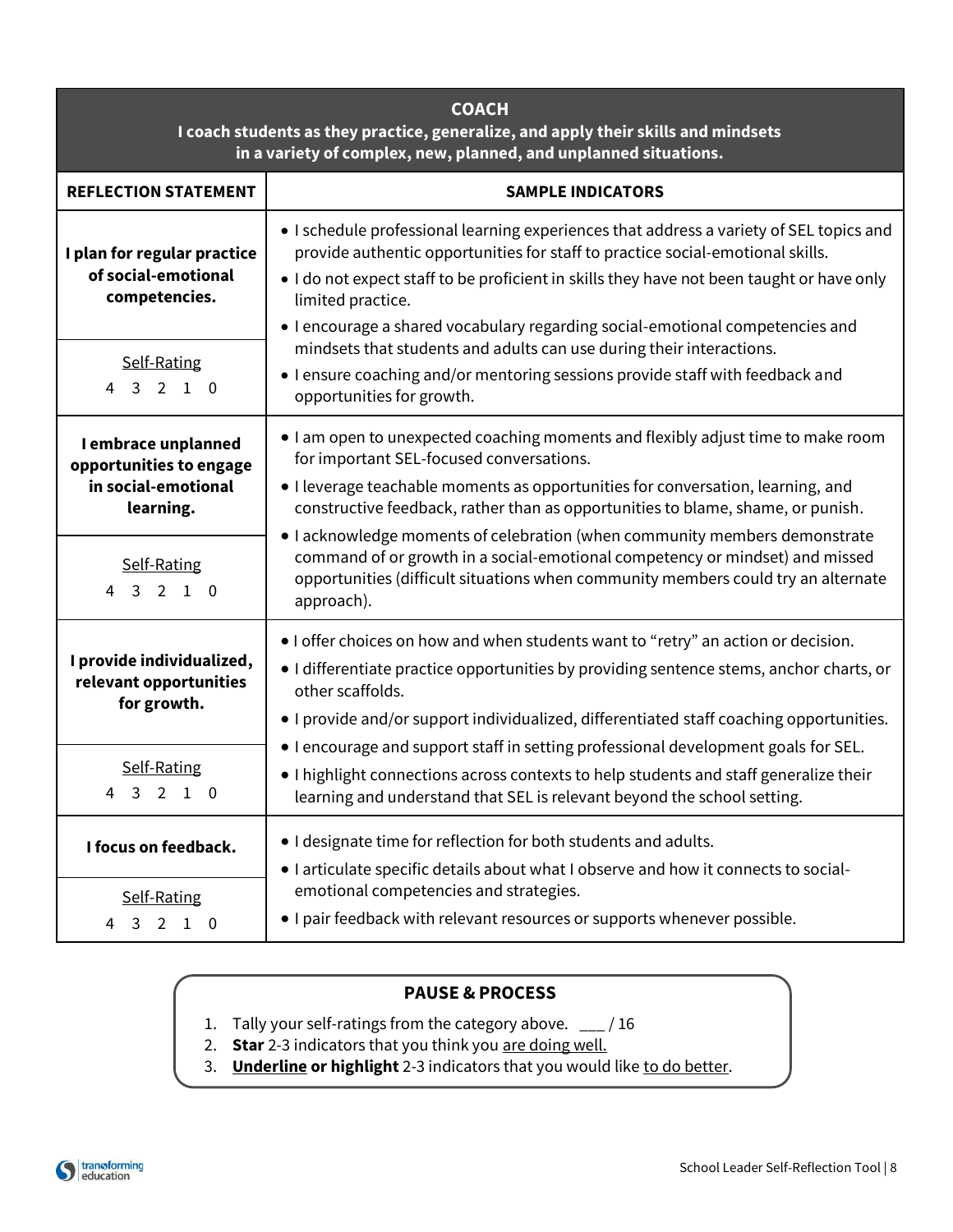## <span id="page-9-0"></span>**Evidence in the Environment**

| <b>School-Wide Approach to Integration</b>                                                                                                     |                                                                                                                                                                                                                                                                                                                                                                                                                                                                                                               |  |  |
|------------------------------------------------------------------------------------------------------------------------------------------------|---------------------------------------------------------------------------------------------------------------------------------------------------------------------------------------------------------------------------------------------------------------------------------------------------------------------------------------------------------------------------------------------------------------------------------------------------------------------------------------------------------------|--|--|
| <b>REFLECTION STATEMENT</b>                                                                                                                    | <b>SAMPLE INDICATORS</b>                                                                                                                                                                                                                                                                                                                                                                                                                                                                                      |  |  |
| Our school has an<br>aligned and consistent<br>approach to integrating<br>social-emotional<br>learning.                                        | • Staff know our school's specific goals for social-emotional learning integration.<br>• These goals are aligned to district/state visions, standards, and/or guidance.<br>. Our school has a common vocabulary and approach for discussing our core values,                                                                                                                                                                                                                                                  |  |  |
| Rating<br>4 3 2 1 0                                                                                                                            | behavioral expectations, and responses to undesired behavior.                                                                                                                                                                                                                                                                                                                                                                                                                                                 |  |  |
| <b>Our school schedule</b><br>supports the integration<br>of social-emotional<br>learning.                                                     | • Staff have designated time to explicitly teach social-emotional skills (advisory,<br>crew, circles).<br>• Staff are encouraged to build opportunities for reflection, connection, and<br>relationship building into their class time.                                                                                                                                                                                                                                                                       |  |  |
| Rating<br>4 3 2 1 0                                                                                                                            | • Staff are encouraged to explicitly teach, model, and coach students in SEL.<br>• Staff have designated time to collaborate, co-plan, and discuss non-academic<br>elements of students' experiences.                                                                                                                                                                                                                                                                                                         |  |  |
| <b>School-wide roles and</b><br>structures support<br>the integration of<br>social-emotional<br>learning.                                      | • There is a staff member and/or team designated to school culture and climate (SEL<br>Coordinator, School Culture Team, Dean of Culture, etc.)<br>• There are multiple modes and opportunities for staff to share feedback and ask for<br>help (feedback surveys, office hours, 360 reviews, etc.)                                                                                                                                                                                                           |  |  |
| Rating<br>4 3 2 1 0                                                                                                                            | • Leadership is distributed amongst various stakeholders when it comes to the<br>integration of social-emotional learning.                                                                                                                                                                                                                                                                                                                                                                                    |  |  |
| <b>School policies reflect</b><br>our integration of<br>social-emotional<br>learning.                                                          | • Our school has a management system based on prevention and changing<br>behaviors, rather than reaction and punishment.<br>• There is a system for referring students exhibiting needs related to social-                                                                                                                                                                                                                                                                                                    |  |  |
| Rating<br>3 2 1 0<br>4                                                                                                                         | emotional learning (Tier 2 & 3 supports).                                                                                                                                                                                                                                                                                                                                                                                                                                                                     |  |  |
| Time and resources are<br>provided to support<br>staff in their own<br>social-emotional growth.<br>Rating<br>$4 \quad 3 \quad 2$<br>$1\quad 0$ | Staff are provided opportunities to:<br>• learn about their identities, experiences, and potential biases, and how they might<br>influence interactions with students, colleagues, and families.<br>• examine their emotional influences, responses, and reactions to consider ways in<br>which actions might influence students, colleagues and families.<br>• examine the ways in which their privilege and power impact their work as an<br>educator and either uphold or dismantle systems of oppression. |  |  |

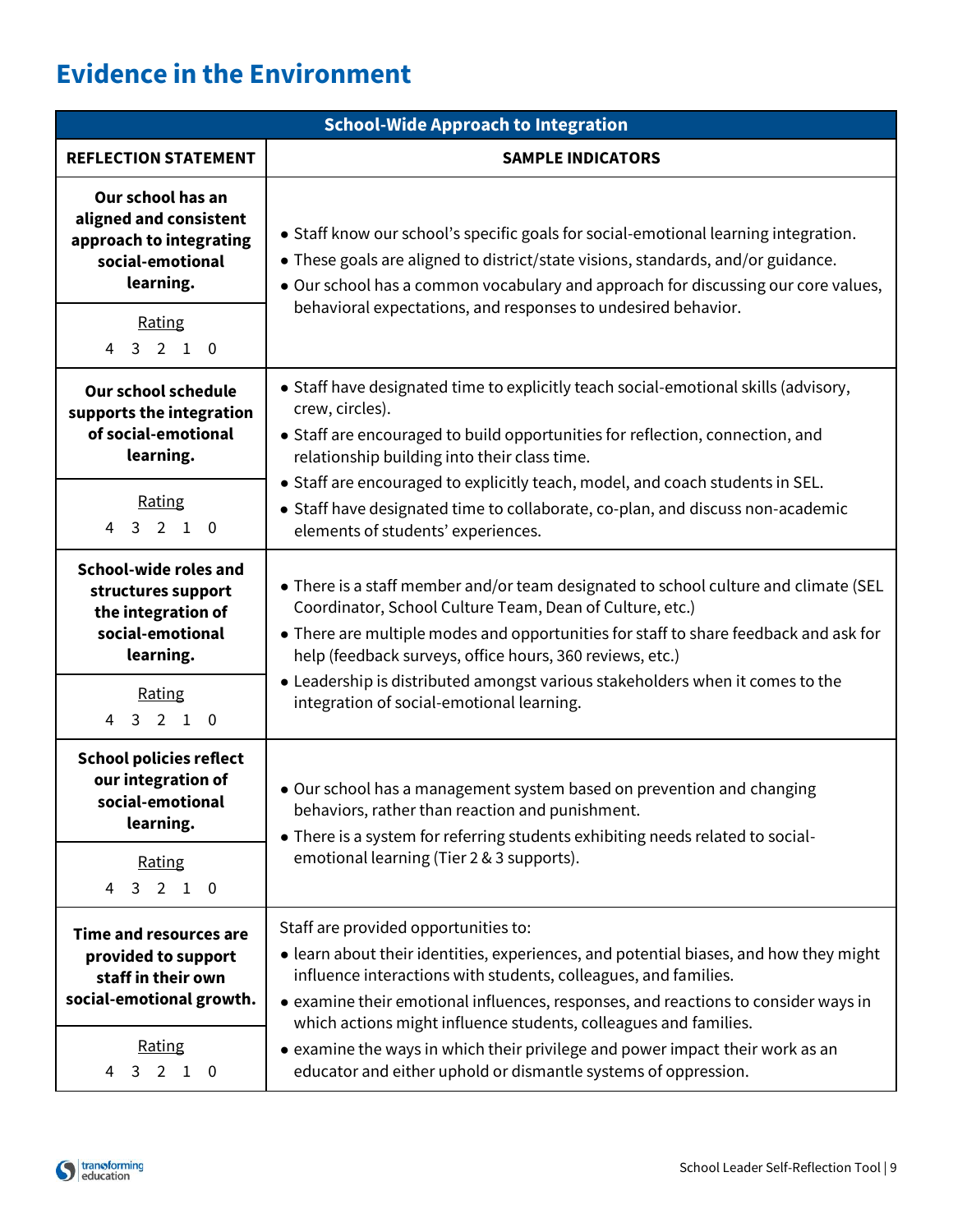| <b>School-Wide Observable Interactions</b>       |                                                                                                                                                                                                                                                                    |  |
|--------------------------------------------------|--------------------------------------------------------------------------------------------------------------------------------------------------------------------------------------------------------------------------------------------------------------------|--|
|                                                  | <b>SAMPLE INDICATORS</b>                                                                                                                                                                                                                                           |  |
| <b>Student to Student</b><br><b>Interactions</b> | When interacting with peers, students<br>use positive language towards one another.<br>1.<br>ask for and offer help to each other.<br>2.<br>remind each other to make positive choices.<br>3.                                                                      |  |
| Rating<br>3 2 1 0<br>4                           | speak up when they see unjust behavior or hear hurtful language.<br>4.<br>share feedback and ask for help through surveys, student council, office hours, etc.<br>5.                                                                                               |  |
| <b>Staff to Student</b><br><b>Interactions</b>   | When working with students, staff<br>monitor their tone, volume, language, and non-verbal cues.<br>1.<br>engage in active listening and use strategies to deepen understanding.<br>2.<br>use positive narration to highlight positive choices and behaviors.<br>3. |  |
| Rating<br>3 2 1 0<br>4                           | use strategies to address the root cause of behavior and support students in restoring<br>4.<br>relationships when needed.                                                                                                                                         |  |
| <b>Staff to Staff</b><br><b>Interactions</b>     | When working with colleagues, staff<br>monitor their tone, volume, language, and non-verbal cues during conversation<br>1.<br>engage in active listening and use strategies to deepen understanding.<br>2.<br>ask for and offer support to one another.<br>3.      |  |
| Rating<br>3 2 1 0<br>4                           | demonstrate self-awareness by recognizing and then adjusting their response when<br>4.<br>they need to "take space" or "tap out" and have another adult support a student.                                                                                         |  |
| <b>Staff to Family</b><br><b>Interactions</b>    | When working with families, staff<br>monitor their tone, volume, language, and non-verbal cues<br>1.<br>engage in active listening<br>2.                                                                                                                           |  |
| Rating<br>$3 \t2 \t1$<br>4<br>- 0                | ask for and offer support to families<br>3.<br>use strategies to deepen understanding and address the root cause of a problem.<br>4.                                                                                                                               |  |

- 1. Tally your self-ratings from the category above.
	- a. School-wide Integration \_\_\_ / 16
	- b. School-wide Interactions \_\_\_ / 16
- 2. **Star** 2-3 indicators that are going well.
- 3. **Underline or highlight** 2-3 indicators from that you would like to see improve.

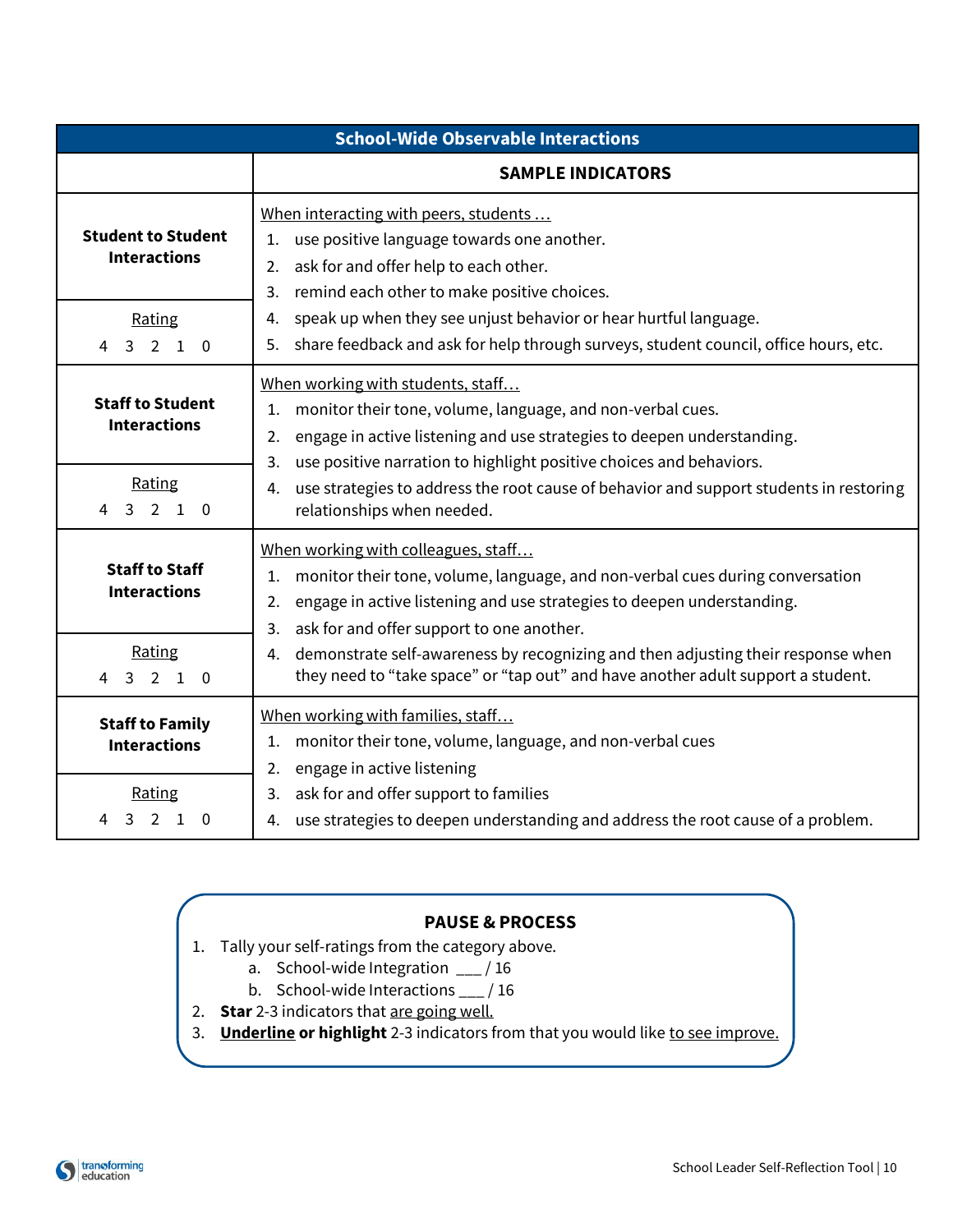## <span id="page-11-0"></span>**Action Planning: Digging Deeper**

#### **REMINDER**

This tool is intended to support reflection and is *not* a tool for evaluation or accountability purposes. Reflecting on one's strengths and limitations and making a plan for ways to improve leads to growth. This tool is intended to support that reflection and growth process.

| Look back at your identified growth areas for each category and use that information to action plan below. |                                                                                     |  |
|------------------------------------------------------------------------------------------------------------|-------------------------------------------------------------------------------------|--|
| 1-2 actions you can start immediately, with little to no support.                                          |                                                                                     |  |
| 1.                                                                                                         |                                                                                     |  |
| 2.                                                                                                         |                                                                                     |  |
| 3.                                                                                                         |                                                                                     |  |
| 1-2 actions you can start with a small amount of support.                                                  | What supports do you need to get started?<br>(time, resources, collaboration, etc.) |  |
| 1.                                                                                                         |                                                                                     |  |
| 2.                                                                                                         |                                                                                     |  |
| One action that is important to you, but for which you need considerable support to get started.           |                                                                                     |  |
| 1.                                                                                                         |                                                                                     |  |
| What supports do you need to get started?                                                                  | To whom can you reach out to get this<br>support?                                   |  |
|                                                                                                            |                                                                                     |  |

## **Action Planning: Next Steps**

- ❏ Share your reflection findings with your coach, mentor, or a close colleague.
- ❏ Share and discuss your reflection findings and action steps, in community or as a leadership team.
- ❏ Ask students, families, and/or colleagues for specific feedback related to one of the above components.
- ❏ Schedule time for someone to observe you, with a focus on areas in which you hope to grow.
- ❏ Incorporate reflections and next steps in professional development goals.
- ❏ Build in supportive accountability systems to revisit these reflections (build reflection into planning time, set a weekly reminder, share goals with colleagues, etc.).

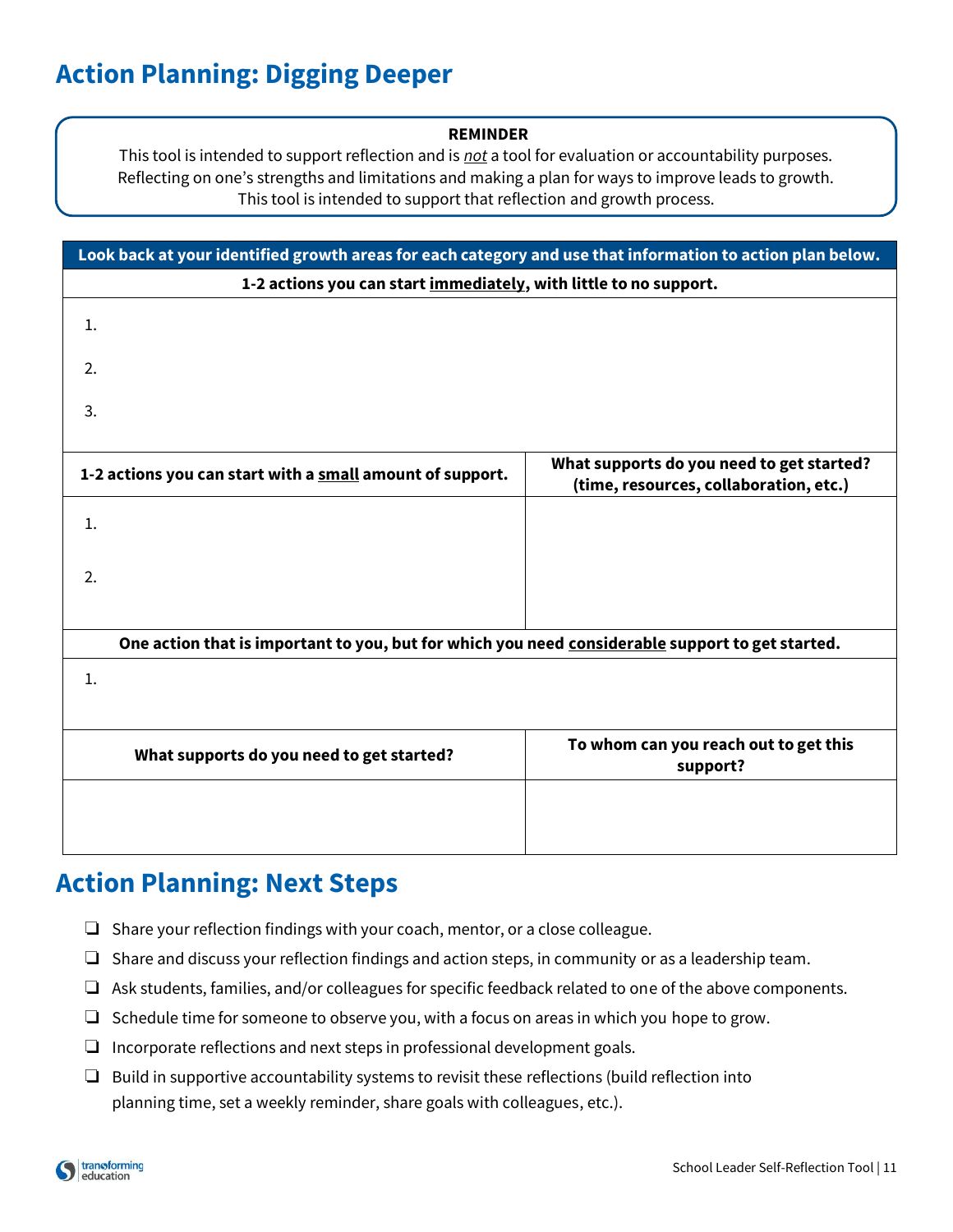## <span id="page-12-0"></span>**Suggested Supports**

## **EXAMINE**

Learn More:

- $\Box$  [Social Emotional Learning Starts with Adults](http://www.ascd.org/ascd-express/vol14/num04/Social-Emotional-Learning-Starts-with-Adults.aspx) (article)
- [Principals Social-Emotional Competence: A Key Factoring for Creating Caring Schools](https://www.prevention.psu.edu/uploads/files/RWJF-PSU-Principals-Brief-2019-Final.pdf) (brief)

Try It:

- [Racial Equity Impact Assessment](https://www.raceforward.org/practice/tools/racial-equity-impact-assessment-toolkit)
- [Guide for Racial Justice & Abolitionist Social & Emotional Learning](https://img1.wsimg.com/blobby/go/8d4b8aa7-b12e-4df8-9836-081a29841523/downloads/ATN%20Guide%20to%20Racial%20and%20Restorative%20Justice%20in.pdf?ver=1602204304341)

## **CULTIVATE**

Learn More:

- □ [Students/Teachers,](http://bit.ly/relsbrief1) [Students/Students,](http://bit.ly/relsbrief2) [Administrators/Teachers](http://bit.ly/relsbrief3) (TransformEd's Relationship Briefs)
- $\Box$  [Aiming for Discipline Instead of Punishment](https://www.edutopia.org/article/aiming-discipline-instead-punishment) (article)
- □ [Restorative Justice Best Practices](http://restorativejustice.org/restorative-justice/about-restorative-justice/tutorial-intro-to-restorative-justice/#sthash.6EyzwVoF.dpbs) (tutorial)

Try It:

- $\Box$  [Relationship Mapping](https://mcc.gse.harvard.edu/resources-for-educators/relationship-mapping-strategy)
- **Q** [SEL Implementation Survey](https://schoolguide.casel.org/resource/tool-staff-family-and-community-partner-survey-on-sel-implementation/)

## **TEACH**

Learn More:

- $\Box$  [SEL Program Guides](https://casel.org/guide/)
- $\Box$  [The Place of Explicit Social-Emotional Skills Instruction](https://www.cfchildren.org/blog/2018/09/the-place-of-explicit-social-emotional-skills-instruction/) (article)
- $\Box$  [Instructional Practices that Promote Social Emotional Learning](https://gtlcenter.org/sites/default/files/TeachingtheWholeChild.pdf) (report)

Try It:

- $\Box$  [Seven Cs for Effective Teaching](http://www.ascd.org/publications/educational-leadership/sept16/vol74/num01/Seven-Cs-for-Effective-Teaching.aspx) (strategies for staff & students)
- $\Box$  [Scaffolding Academics with Social Emotional Learning in the Afterschool Space](https://www.edutopia.org/video/scaffolding-academics-social-and-emotional-skills-afterschool-space) (video)

## **MODEL**

Learn More:

- **I** [Metacognition and Why it Matters in Education](https://www.gettingsmart.com/2019/10/metacognition-and-why-it-matters-in-education/) (article)
- $\Box$  [The Power of Modeling](https://theinstructionalcoachacademy.com/index.php/2019/01/28/the-power-of-modeling/) (article)
- **[Building Adult Capacity for Social-Emotional Learning](https://youtu.be/cht0Lm0rBAY) (video)**

Try It:

- **[Practices for Leaders](https://schoolguide.casel.org/focus-area-2/model/practices-for-leaders/)**
- $\Box$  [Showing a Path to the Future through Role-Models](https://www.edutopia.org/video/showing-path-future-through-role-models) (video)
- $\Box$  [Modeling SEL for Students](https://ggie.berkeley.edu/practice/modeling-sel-for-students/#tab__2) (activity)

## **COACH**

Learn More:

- SEL [Coaching](https://www.air.org/sites/default/files/downloads/report/Social-and-Emotional-Learning-SEL-Coaching-Toolkit-August-2017.pdf) Toolkit
- [The Good Mentor](http://www.ascd.org/publications/educational-leadership/may99/vol56/num08/The-Good-Mentor.aspx) (article)
- □ [Leading Together: SEL for Adults](http://www.ascd.org/publications/educational-leadership/oct18/vol76/num02/SEL-for-Adults.aspx) (article)
- □ How [Coaching can Impact Teachers, Principals, and Students](https://www.edutopia.org/blog/coaching-impact-teachers-principals-students-elena-aguilar) (article)

Try It:

 $\Box$  [SEL for Educators Toolkit](https://bit.ly/EducatorSELToolkit)